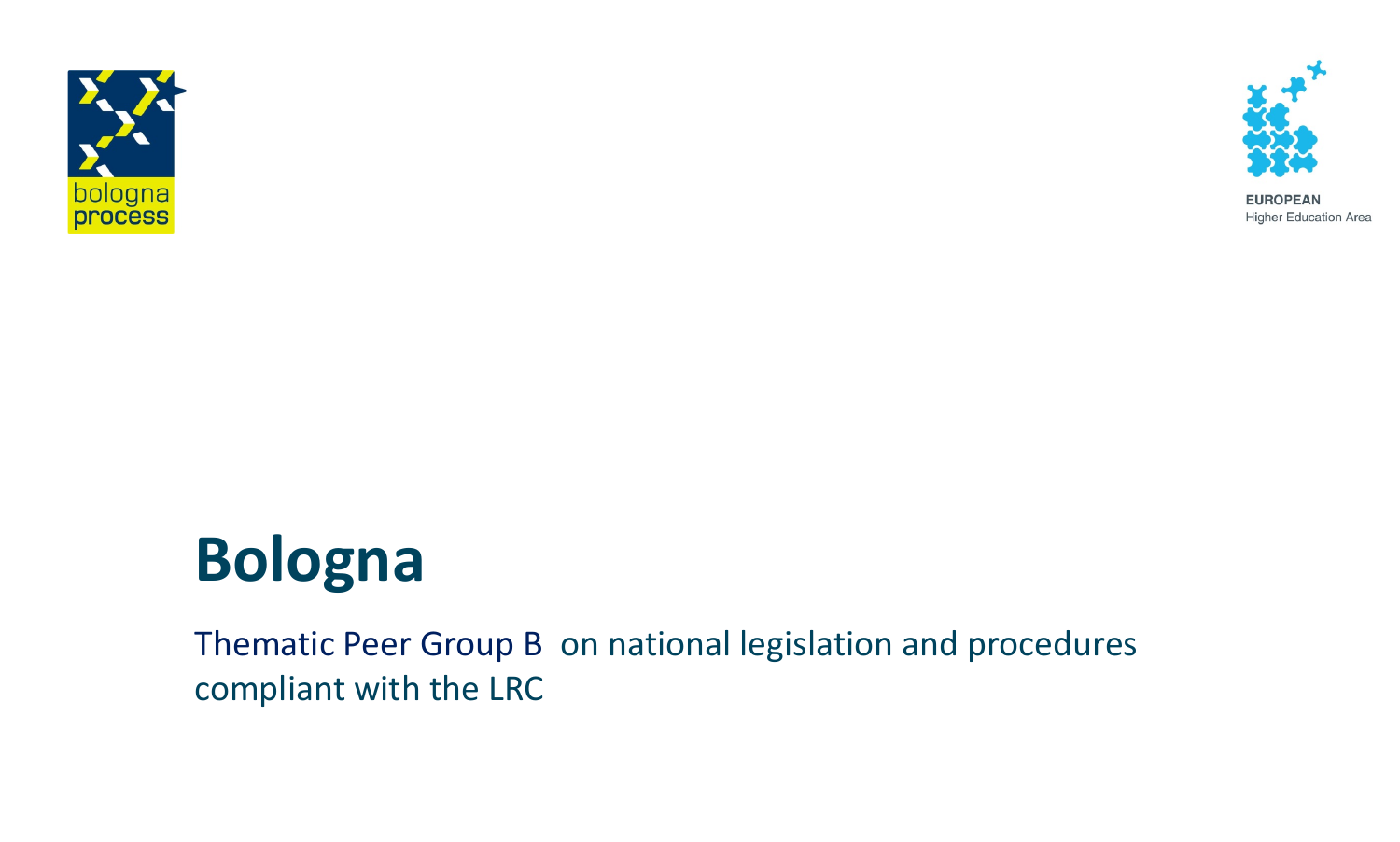

## **compliant with the LRC The work done:**



**Higher Education Area** 

- $\checkmark$  1st TPG B meeting organised in Tirana on 31/01
- $\checkmark$  Seminar on document fraud and diploma mills on 01/02 in Tirana
- $\checkmark$  Preparation of 2<sup>nd</sup> TPG B meeting in Bologna and seminar on substantial difference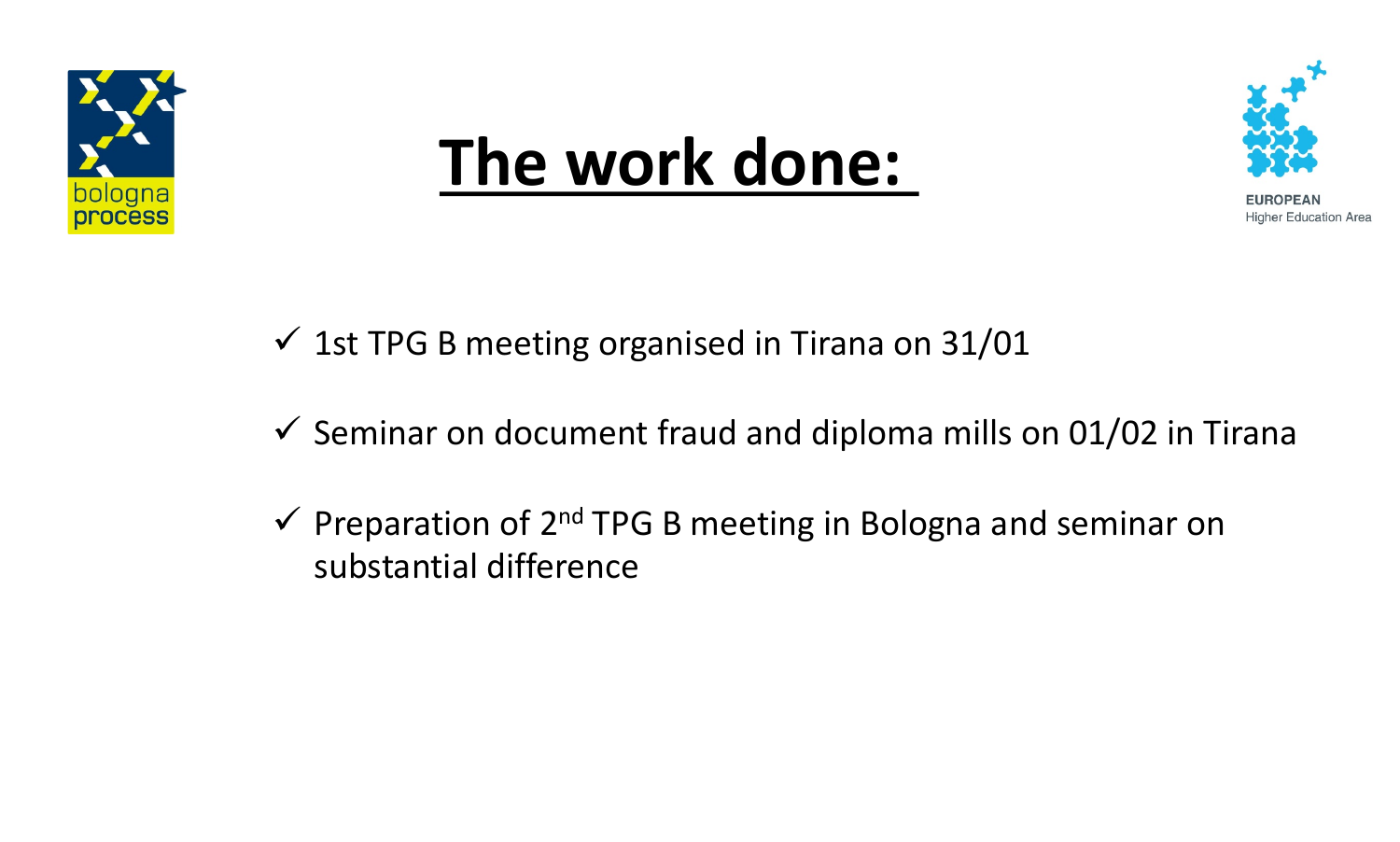

# **The work done:**



Higher Education Area

**Outcomes**

### **1. Country inputs from 28 countries with objectives to be reached by 2020 and beyond, in particular :**

- $\circ$  Legal framework at national level allowing implementation of the LRC
- o Automatic recognition
- Digitalization : databases for national and foreign diplomas, recognition procedures and interconnection between both, use of blockchain technology to secure information
- National procedure for recognition of qualifications held by refugees without documentation
- o Learning outcomes, diploma suppement, recognition of prior experiential learning
- o Substantial difference and fair assessment
- o Survey and dialogue on implementation of the LRC by HEIs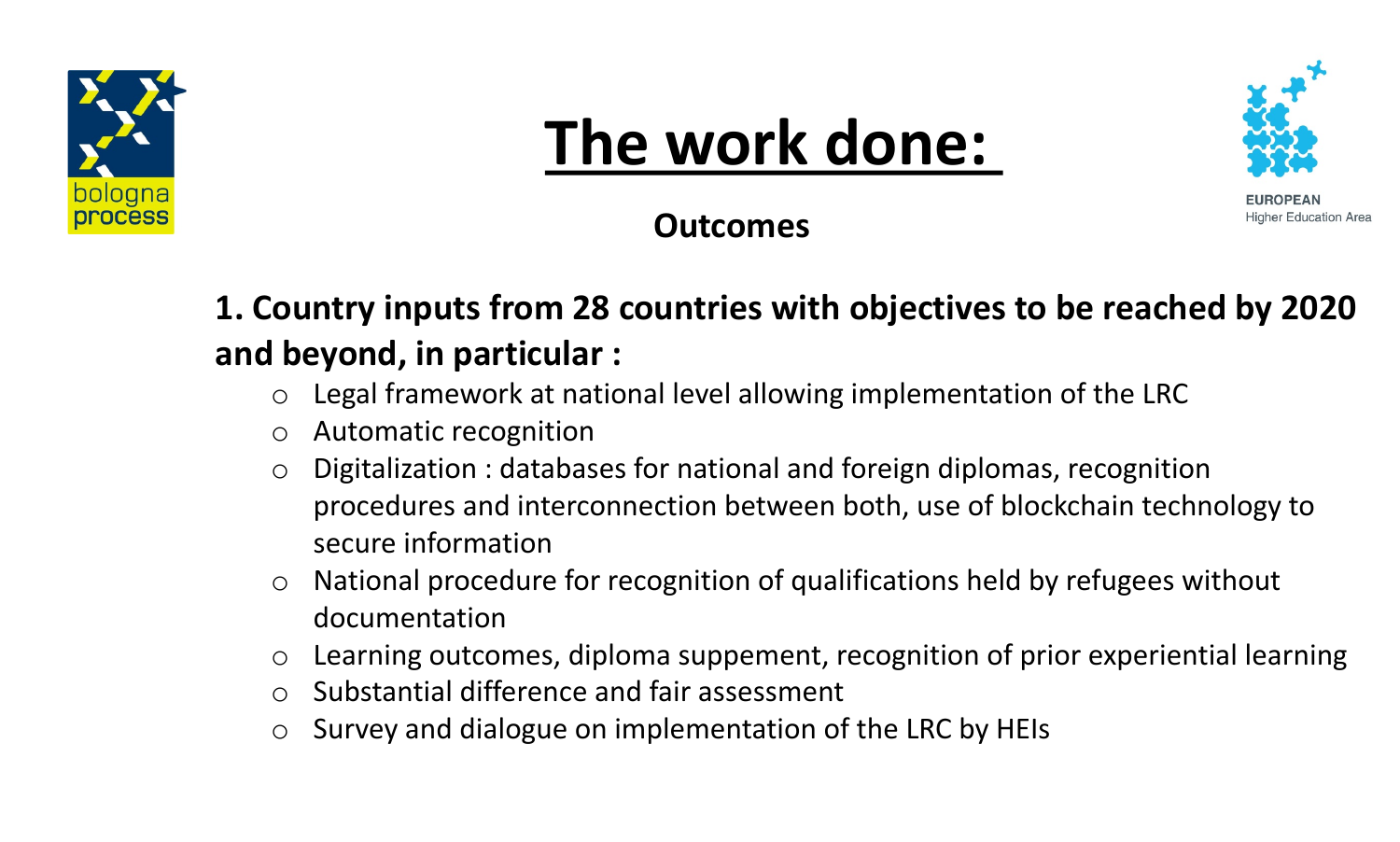

#### rhouse dependent **The work done:**



**Higher Education Area** 

**Outcomes**

- $\checkmark$  Decision to design a European Assessment Report
- $\checkmark$  Enhanced awareness of QA with regard to recognition procedures
- $\checkmark$  Enhanced awareness of the phenomenon of fraud and diploma mills and the potential of digitalization to address it
- $\checkmark$  Launch of 3 projects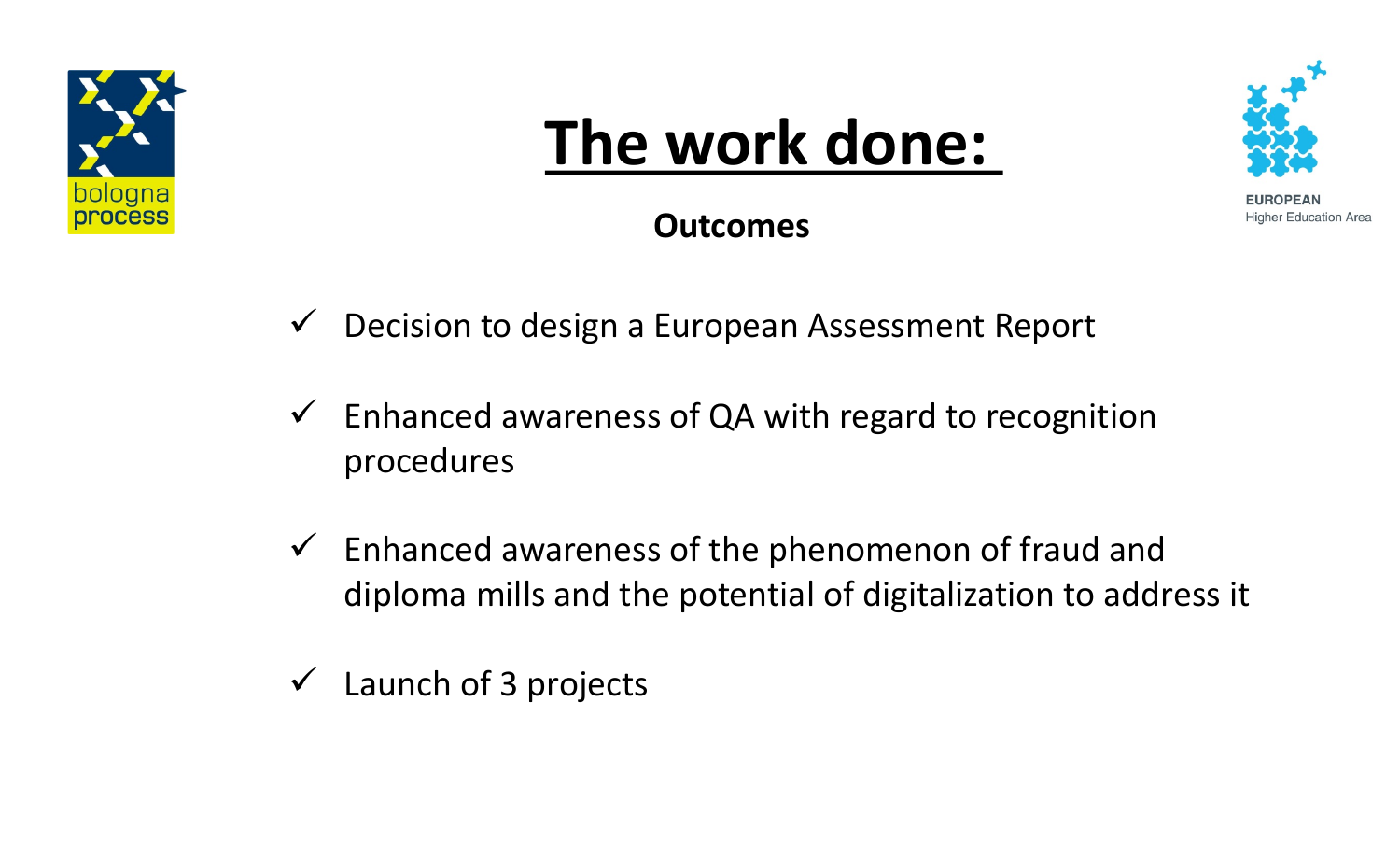

### **What's next ? compliant with the LRC**



**Higher Education Area** 

- ü **Information from each country on progress with country input objectives**
- ü **Finalising the European Assessment Report**
- ü **Project consortium meetings**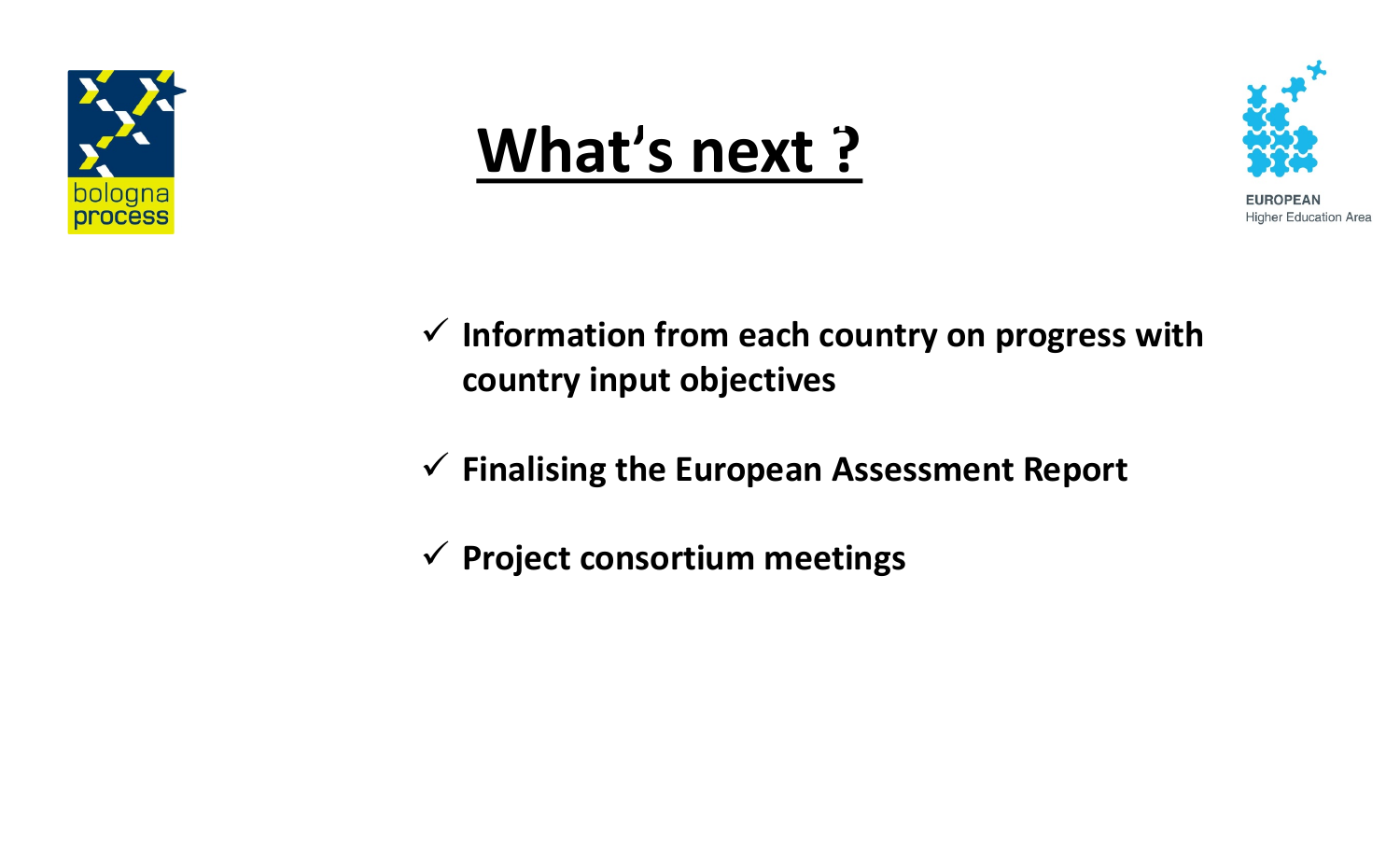

### **What's next ? compliant with the LRC**



- ü**Expertise and needs : who offers and who would like to receive peer support, in particular on :**
	- How to support review of national legislations
	- How to strengthen the dialogue with HEIs at national level for a better implementation of the LRC (recognition procedures, learning outcomes, diploma supplement)
	- Digitalization of student data at national level, recognition and interconnection between both